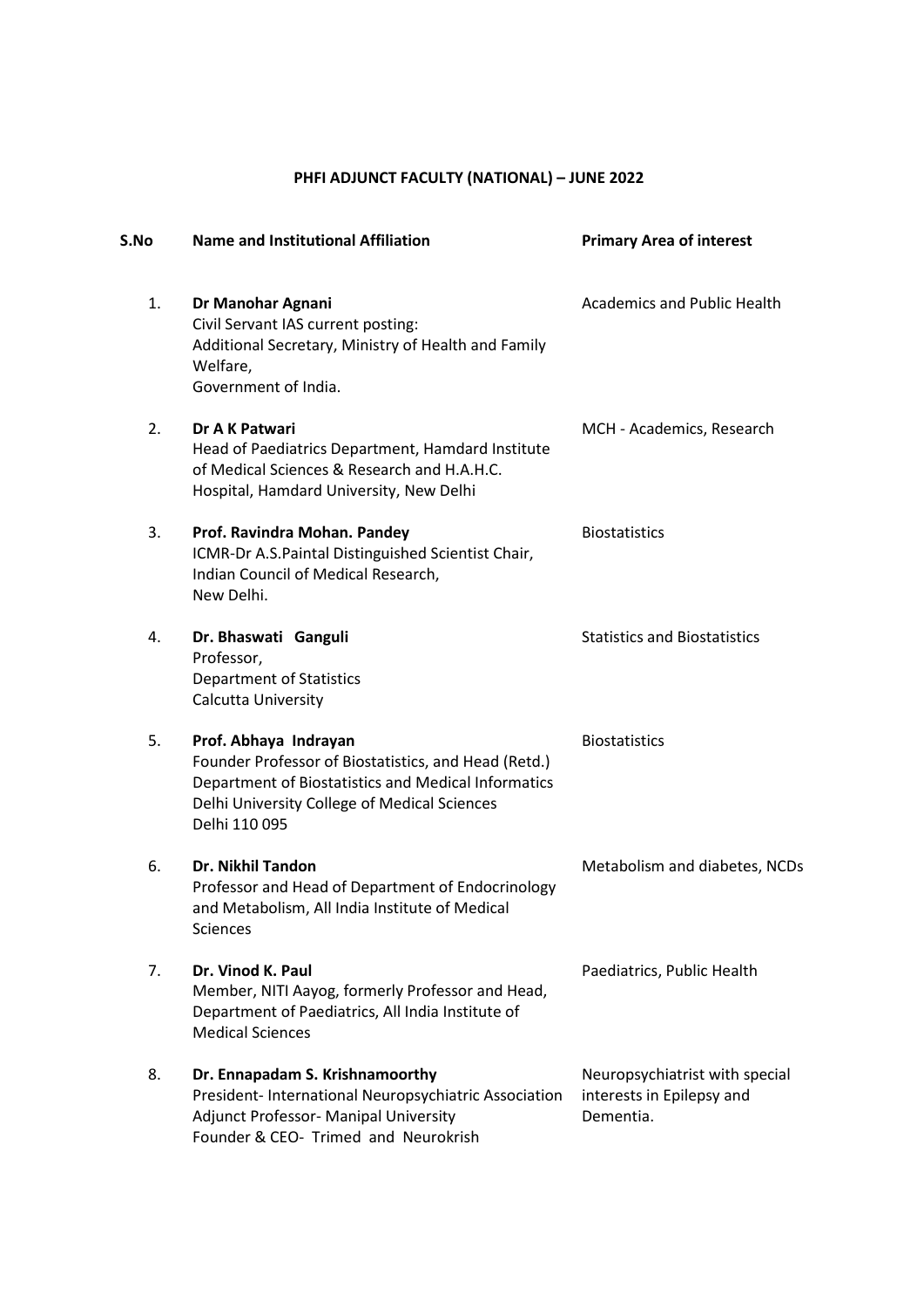| 9.  | Prof. Narendra K. Arora<br><b>Executive Director, International Clinical</b><br>Epidemiology Network, India (INCLEN)                       | <b>Public Health Expert</b>                                                                                |
|-----|--------------------------------------------------------------------------------------------------------------------------------------------|------------------------------------------------------------------------------------------------------------|
| 10. | Dr. Amarjit Singh<br>IAS (Retd.)                                                                                                           | <b>Public Health Expert</b>                                                                                |
| 11. | Mr. Amarjeet Sinha<br>Former Advisor to the Prime Minister of India (2020-<br>2021)                                                        | <b>Social Sector Reforms</b><br><b>NRHM</b>                                                                |
| 12. | <b>Prof Shalini Bharat</b><br>Director / Vice Chancellor,<br>Tata Institute of Social Sciences,<br>Mumbai                                  | Social science and health, social<br>development, family studies and<br>minority community<br>demographics |
| 13. | Dr. A K Shiva, Kumar<br>Chairman, Academic Council<br>Indian School of Development Management                                              | Development Economist, Policy                                                                              |
| 14. | Dr. Amit Kapoor<br>Honorary Chairman<br>Institute for Competitiveness, India<br>President & CEO of the India Council on<br>Competitiveness | <b>Economics and Competitiveness</b>                                                                       |
| 15. | Dr. Amar Jesani<br>Independent Researcher and Consultant, Teacher                                                                          | Bioethics and public health,                                                                               |
| 16. | Dr. H Sudarshan<br>Hon. Secretary, Vivekananda Girijana Kalyana Kendra<br>(VGKK) and Karuna Trust, Bangalore                               | Public Health, Tribal Rights,<br>Gandhism                                                                  |
| 17. | Dr. Abhay Bang<br>Founder, SEARCH (Society for Education, Action and<br>Research in Community Health                                       | Social work, community health,<br>de-addiction, home based<br>newborn care                                 |
| 18. | Dr. Anita Saxena<br>Professor of Cardiology, AIIMS                                                                                         | Cardiology                                                                                                 |
| 19. | Dr. Krishna Kumar<br>Paediatric Cardiology, Amrita Institute of Medical<br><b>Sciences and Research Centre</b>                             | Paediatric Cardiology                                                                                      |
| 20. | Dr. Rakesh Aggarwal<br>Department of Gastroenterology, Sanjay Gandhi Post<br>Graduate Institute of Medical Sciences (SGPGIMS)              | Gastroenterology                                                                                           |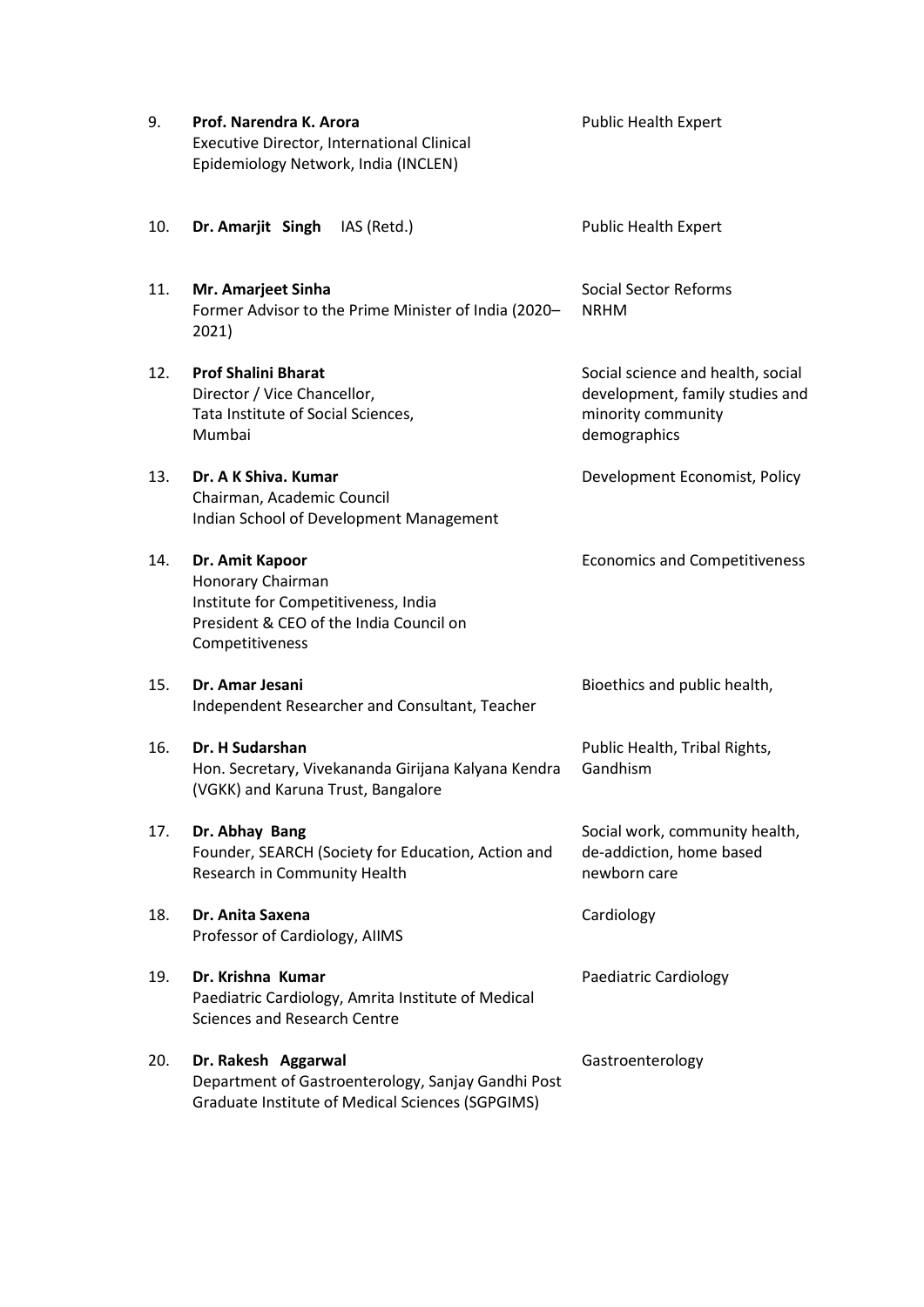| 21. | Dr. N Sreekumaran. Nair<br>Professor & Head<br><b>Department of Biostatistics</b><br>Jawaharlal Institute of Postgraduate Medical<br><b>Education and Research (JIPMER)</b> | <b>Biostatistics</b>                                                                      |
|-----|-----------------------------------------------------------------------------------------------------------------------------------------------------------------------------|-------------------------------------------------------------------------------------------|
| 22. | Dr. Sanjeev Upadhyaya<br>Health Specialist, United Nations Children's Fund<br>(UNICEF)                                                                                      | <b>Public Health</b>                                                                      |
| 23. | Dr Sarala Balachandran                                                                                                                                                      | Faculty/ Scientist, AcSIR                                                                 |
| 24. | Dr Shantanu Sen Gupta                                                                                                                                                       | Faculty/ Scientist, AcSIR                                                                 |
| 25. | <b>Dr TN Vivek</b>                                                                                                                                                          | Faculty/ Scientist, AcSIR                                                                 |
| 26. | Dr Vinod Scaria,                                                                                                                                                            | Faculty/ Scientist, AcSIR                                                                 |
| 27. | <b>Dr Vivek Rao</b>                                                                                                                                                         | Faculty/ Scientist, AcSIR                                                                 |
| 28. | Dr Sheetal Gandotra,                                                                                                                                                        | Faculty/ Scientist, AcSIR                                                                 |
| 29. | <b>Dr Sridhar Sivasubbu</b>                                                                                                                                                 | Faculty/ Scientist, AcSIR                                                                 |
| 30. | Dr Amitabha Chattopadhyay                                                                                                                                                   | Faculty/ Scientist, AcSIR                                                                 |
| 31. | Dr. Anurag Agarwal                                                                                                                                                          | Faculty/ Scientist, AcSIR                                                                 |
| 32. | Dr. Balasubrahmanian Pesala                                                                                                                                                 | Faculty/ Scientist, AcSIR                                                                 |
| 33. | Dr B R Shamanna<br>Professor, School of Medical Sciences, University of<br>Hyderabad                                                                                        | <b>Public Health and Maternal and</b><br>Child Health                                     |
| 34. | Ms Sujata Saaunik. IAS<br>Additional Chief Secretary, Department of General<br>Administration, Government of Maharashtra                                                    | Public policy and governance in<br>healthcare, finance, education,<br>disaster management |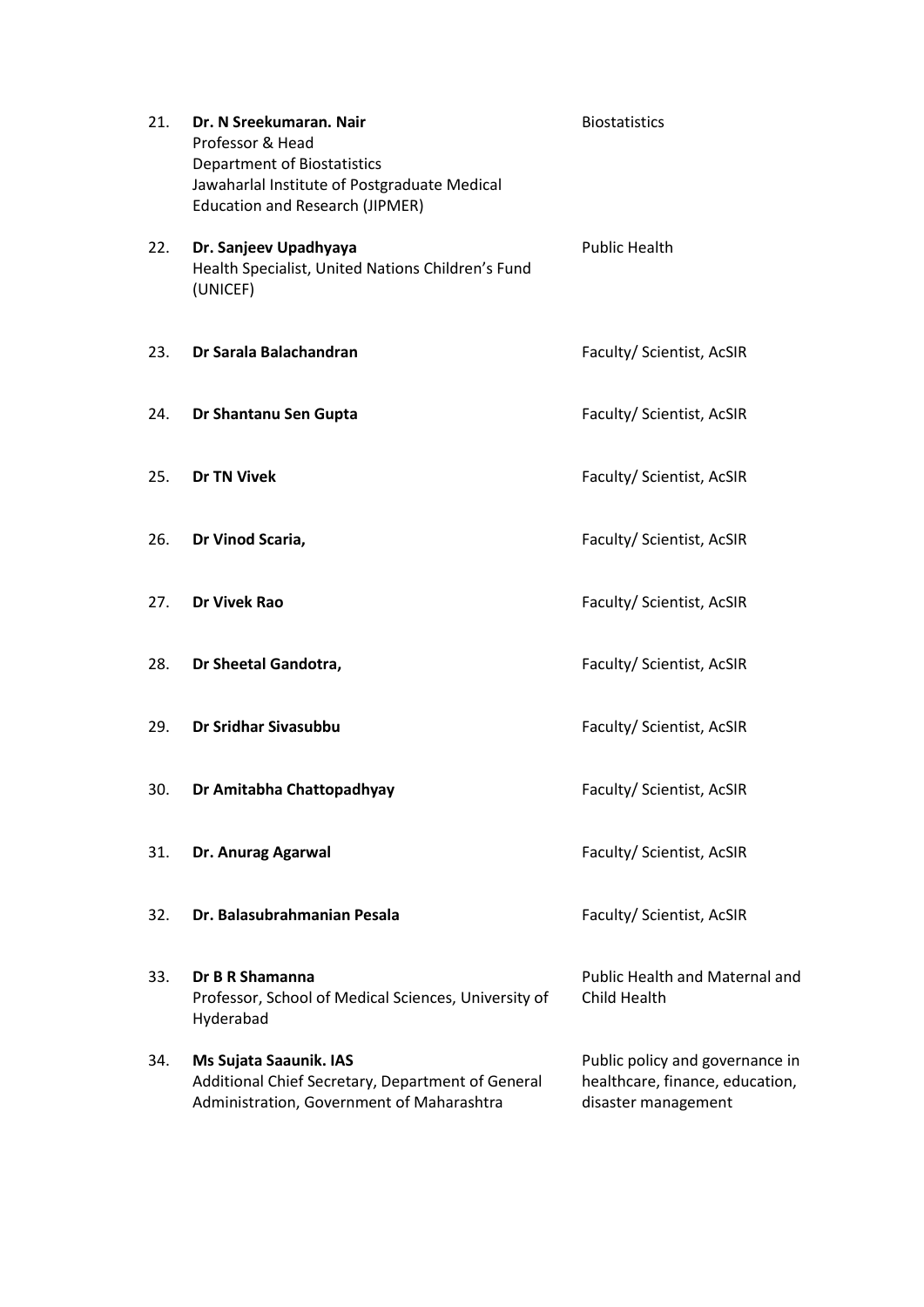| 35. | Dr Sanjay Gandhi<br>Consultant                                                                                                                                                                                                                       | <b>Public Health</b>                                                                                                                                      |
|-----|------------------------------------------------------------------------------------------------------------------------------------------------------------------------------------------------------------------------------------------------------|-----------------------------------------------------------------------------------------------------------------------------------------------------------|
| 36. | Dr Yogesh Jain<br>Co-Founder of Jan Swasthya Sahyog (The People's<br><b>Health Support Group</b>                                                                                                                                                     | <b>Community Health Programme</b>                                                                                                                         |
| 37. | Dr Ajay Khera<br>Country Representative, EngenderHealth Inc. India<br>(Former Commissioner and Public Health specialist at<br>Ministry of Health & Family Welfare, Government of<br>India)                                                           | <b>Public Health</b>                                                                                                                                      |
| 38. | <b>Dr Jitender Nagpal</b><br>Head of the Department of Paediatrics at Sitaram<br>Bhartia Institute of Research and Sciences, New<br>Delhi, India.                                                                                                    | Paediatrics, Public health                                                                                                                                |
| 39. | Dr Anuradha Aggarwal Monga<br><b>Technical Consultant</b>                                                                                                                                                                                            | Program Evaluation, Quality<br>Assurance.                                                                                                                 |
| 40. | Dr Sunanda Reddy<br>Chairperson (Hony), Centre for Applied Research and<br>Education on Neurodevelopmental Impairments and<br>Disability-related Health Initiatives (CARENIDHI)<br>Director (Hony), Community Initiatives of CARENIDHI,<br>New Delhi | Developmental Paediatrician with<br>a special interest in Early<br>Intervention for children with<br>Neurodevelopmental problems                          |
| 41. | Dr Ashish Kumar Kakkar<br>Associate Professor<br>Postgraduate Institute of Medical<br>Education and Research, Chandigarh                                                                                                                             | Pharmacology                                                                                                                                              |
| 42. | Dr Swati Subodh<br>Lead-Science & Policy, AMR Program An Initiative of<br>the Department of Biotechnology (DBT)                                                                                                                                      | Infectious Diseases and clinical<br>research with expertise in<br>genomics                                                                                |
| 43. | Dr Santosh K Mehrotra<br>Former Professor of Economics &<br>Chairperson, Centre for<br>Labour, Jawaharlal Nehru University                                                                                                                           | Human development economist<br>with influence in the areas of<br>labour, employment, skill<br>development, child poverty, and<br>economics of education   |
| 44. | Dr Pranab Chatterjee<br>Principal Scientific Officer, International Institute of<br>Innovation and Technology,<br>Kolkata                                                                                                                            | Infectious Diseases, Antimicrobial<br>Resistance, Zoonoses and<br>Emerging Infections, and Health<br>Systems. Skills and Expertise.<br>Medical Education. |
| 45. | Dr and Professor Ramdas P Pai,<br>Director of Academics, Research and Hospital<br>Development, Subbaiaih Medical College Hospital &<br>Research Centre, Shivamogga                                                                                   | Health Administrator,<br><b>Educationist and Administrator</b>                                                                                            |